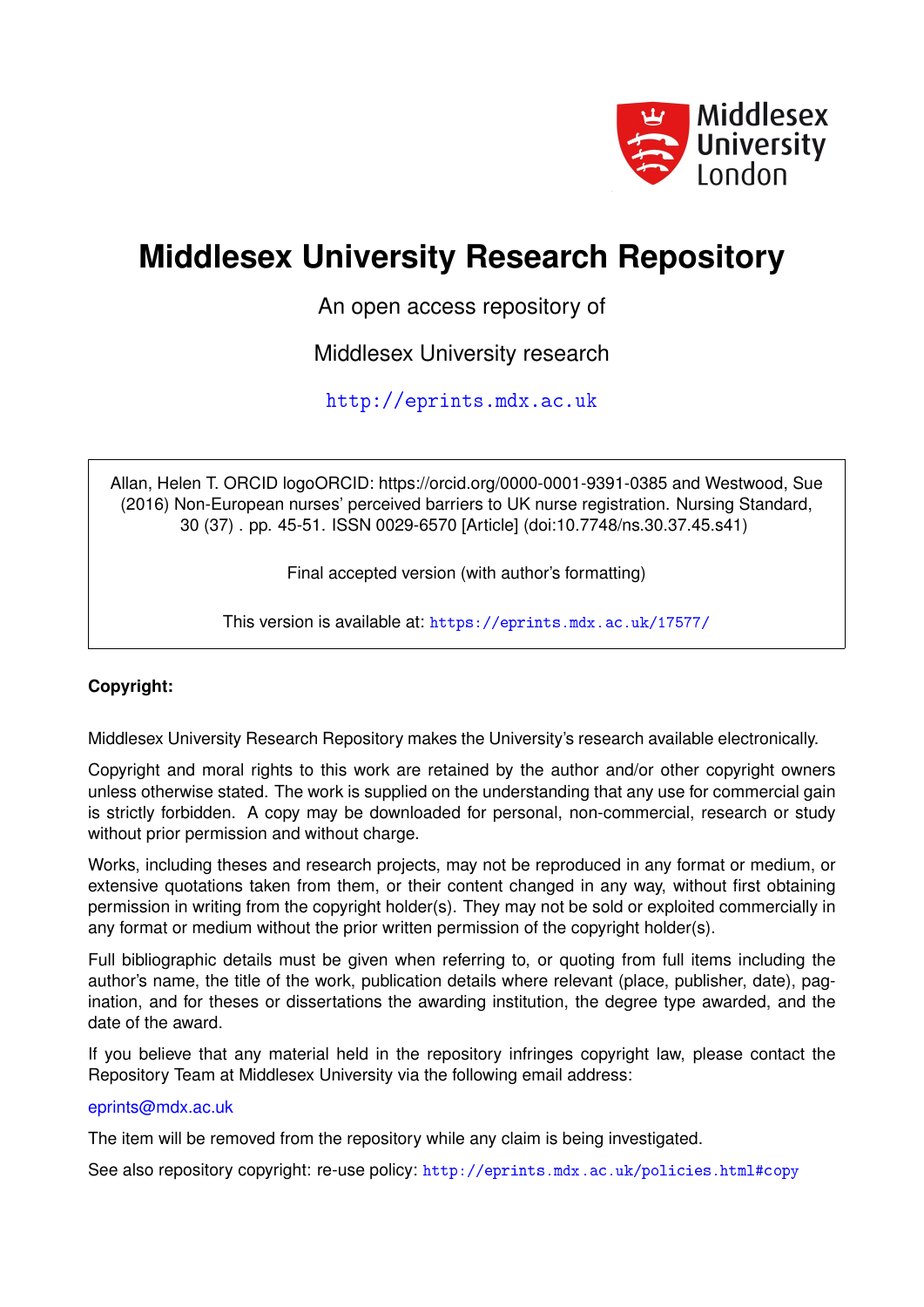## **Internationally Educated Nurses Working as Healthcare Assistants in the UK: Perceived barriers to UK nurse registration among non EU/EEA nurses.**

#### **Helen Allan and Sue Westwood**

# **Abstract**

**Aim:** To conduct a scoping project to identify perceived barriers to UK nurse registration as understood by internationally educated nurses working as Healthcare Assistants in the UK.

**Method:** Qualitative thematic analysis was used to analyse data. Eleven internationally educated nurses working as healthcare assistants in two London hospitals attended two facilitated focus groups. Participants articulated frustration with UK English language testing requirements, and a sense of **injustice and unfairness** relating to: a) dual standards for nurses educated within and outside of the European Union and European Economic Area and b) what was perceived, by some, as arbitrary testing with unnecessarily high standards. Differences among focus group attendees related to issues of **competency and accountability** regarding English language skills and passing English language skills tests, with many feeling they were playing 'a game' where the rules keep changing.

**Conclusion:** Language testing barriers are impeding UK nurse registration for some internationally educated nurses from outside of the European Union and European Economic Area who, as a result, are working as Healthcare Assistants. The provision of English language training by employers would improve their prospects of achieving nurse registration in the UK.

#### **Authors;**

Dr Helen Allan is Professor of Nursing, School of Health and Education, Middlesex University: [H.Allan@mdx.ac.uk](mailto:H.Allan@mdx.ac.uk)

Dr Sue Westwood is a Lecturer in the School of Health Sciences, University of Surrey.

**Keywords:** International; nurses; language barriers; registration; IELTS.

# **Background**

There is increasing demand for internationally educated nurses to work in a range of countries, including the UK (Xiao, Willis and Jeffers 2014), in the context of increasing qualified nurse shortages (NHS Employers 2014). Yet there is also evidence to suggest that increasingly internationally educated nurses are working instead as Healthcare Assistants (also described as Care Assistants, Care Aides, Health Aides, Nursing Assistants, Nursing Auxiliaries, and Support Workers) on their arrival in the UK (Salami and Nelson 2014; Allan and Westwood 2015). This may be due to language difficulties, which can serve as barriers to UK registration for some internationally educated nurses (Allan and Larsen 2003; O'Brien and Ackroyd 2012), particularly those educated in non-European Union/non-European Economic Areas ('non-EU/non EEA'). This is not only an under-utilisation of much needed nursing skills as has been noted before (Smith et al 2008). It is also of particular concern because nurses from Black, Asian and minority ethnic (BAME) backgrounds are disproportionately affected (Alexis, Vydelingum & Robbins 2007). This might be construed as a form of discrimination (MacGregor 2009), in the context of ongoing challenges associated with institutionalised racism (Allan et al 2004; Allan, Cowie and Smith 2009;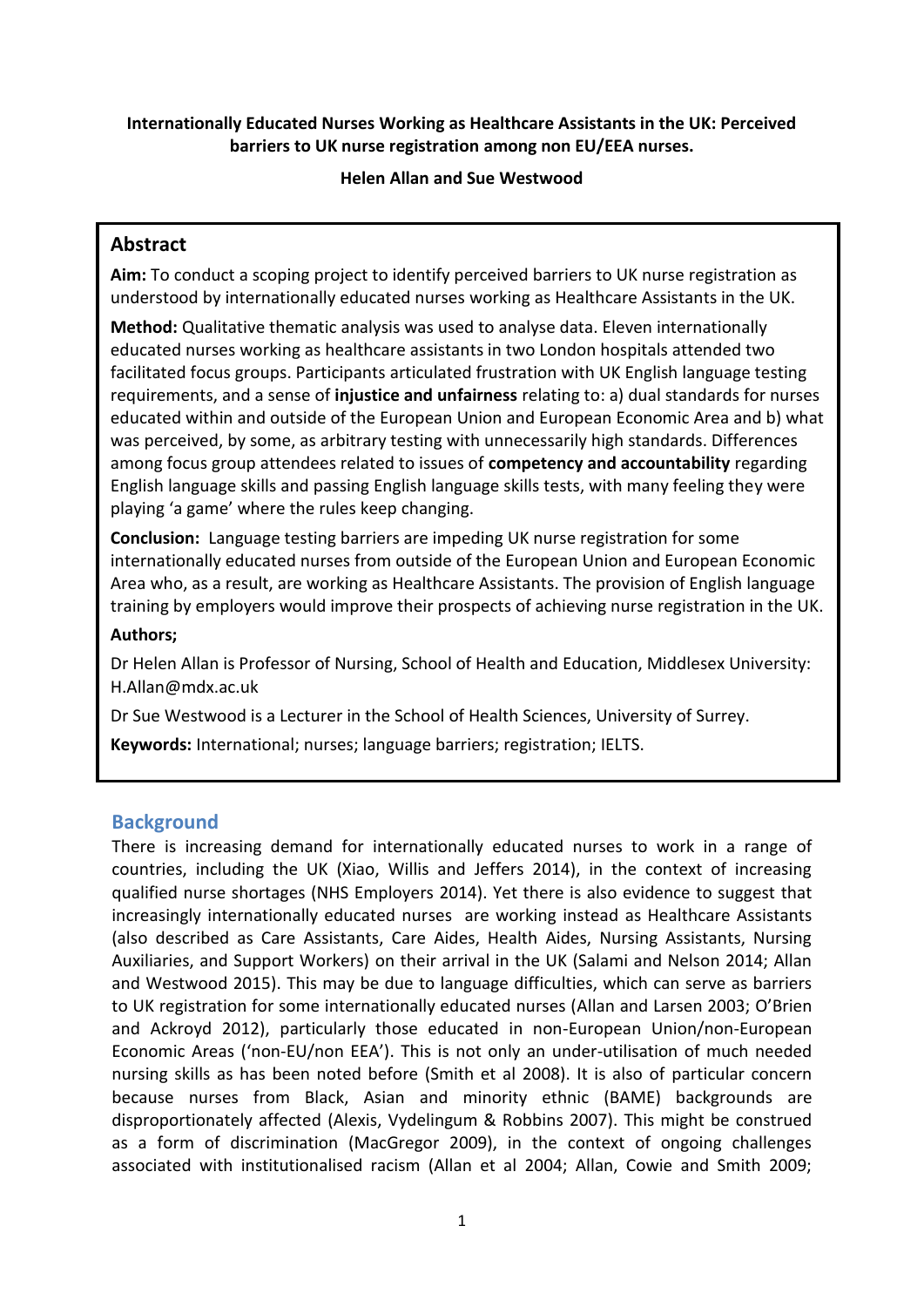Batnitzky and McDowell 2011; Likupe 2014) in the NHS. There is an urgent need to understand what barriers and facilitators exist to prevent or enhance registration with the NMC and more effective use can be made of internationally educated nurses' skills in the UK.

## **Literature review**

Appropriate English language skills are essential for internationally educated nurses working in the UK, in order to ensure safe, effective communication and positive patient outcomes (Allan, Cowie and Smith 2009; Kawi 2009; Crawford & Candlin 2012). Countries employing internationally trained nurses deploy various testing mechanisms to ensure incoming nurses' eligibility to practice (RCN 2014a), and this includes language skills. In the UK, there is a growing emphasis on supporting appropriate English language skills development among internationally educated nurses undergoing UK pre-registration conversion courses for non EU/EEA nurses (Glasper 2014) although some nurses have expressed uncertainty about whether they are being equipped with the 'right' language skills (Stephenson 2014). However, little work has been done so far to address the needs of those nurses who are struggling to pass the pre-course mandatory English language testing, known as IELTS (NMC 2014a and 2014b). Without achieving a satisfactory IELTS score, non EU/EEA internationally educated nurses are ineligible for these conversion courses. By contrast, EU/EEA nurses are not required to undergo IELTS testing (because of 'Freedom of Movement' principles under EU legislation) (NMC 2011).

There are growing concerns that IELTS might make it more difficult for some internationally educated nurses to achieve UK registration (Nursing Standard 2005; Buchan and Seccombe 2006; Buchan 2007) and that this could disproportionately affect non EU/EEA nurses because of the higher testing requirements imposed upon them. If unable to achieve UK registration, internationally trained nurses, particularly non EU/EEA nurses, might seek employment in unqualified low-paid care roles, such as that of Healthcare Assistants, for which there is no mandatory English language testing (RCN 2014b). At a time of a shortage in qualified nurses in the UK (NHS Employers 2014) this is a waste of their much-needed skills. It could also mean that safety might be compromised: if there is a good reason to test English language skills in nursing, it begs the question as to why they are also not being tested in Healthcare Assistants. This could also be construed as inadvertently discriminating against BAME nurses and women, both of whom are disproportionality represented in this group (Ehrenreich & Hochschild 2004; MacGregor 2007). Little is known as yet about how many internationally educated nurses are working as Healthcare Assistants in the UK, nor how they perceive and make sense of barriers to achieving UK registration. The project reported here aimed to conduct some preliminary scoping to address this gap in knowledge.

#### **Aim**

The aim of the scoping project described here was to identify perceived barriers to UK nurse registration as understood by internationally educated nurses currently working as Healthcare Assistants in the UK.

# **Methods**

A preliminary scoping project was undertaken, approaching fourteen London NHS trusts for statistics on internationally educated nurses currently working as Healthcare Assistants in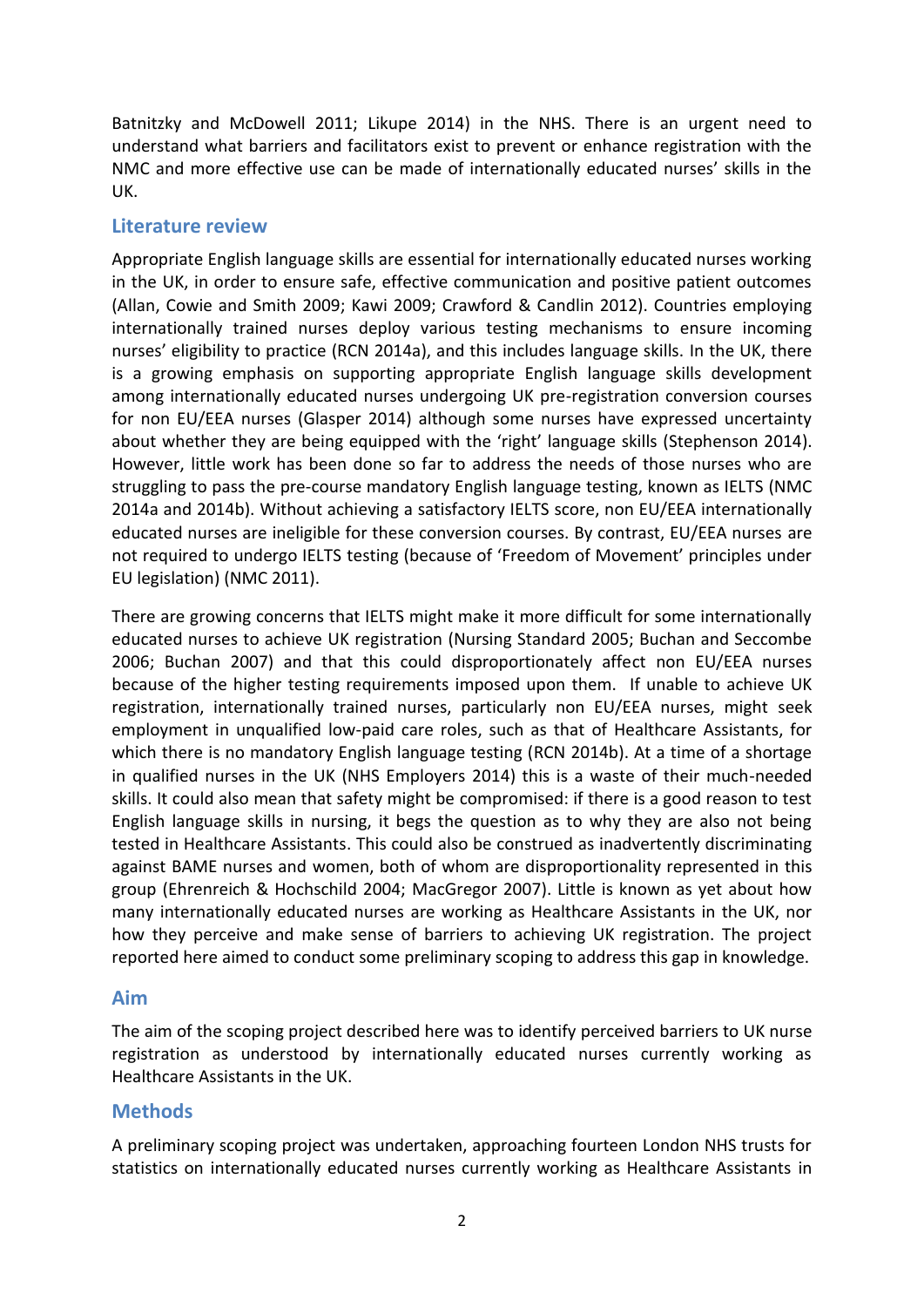their organisations. Two hospitals identified a database of such individuals, from which focus group participants were recruited.

*Setting and sample* The study was conducted with staff working in two London NHS acute trusts . The total number of the sample comprised 11 participants. Participants were recruited via convenience sampling (Bowling 1997): previously identified overseas trained nurses working as Healthcare Assistants were invited to participate. See Table 1 for a breakdown of participant profiles. All participants were non-EU/EEA educated nurses.

*Data collection* The focus groups were conducted by the researchers, in venues away from the main hospital sites, to ensure participants confidentiality. They were audio-recorded and field notes taken. The audio recordings were transcribed by an administrative assistant and then cross-checked and verified by the researchers.

*Data analysis* Thematic analysis (Guest, MacQueen and Namey, 2012) was deployed to analyse the data, involving the staged process as described by Braun and Clarke (2006). Themes were identified independently by the two researchers, then cross-compared, then the data were re-visited to verify and (re-)codify according to themes.

#### <Insert Table 1 here>

*Ethical issues* Approval for the evaluation was granted by Middlesex University's research ethics committee. Requirements regarding confidentiality, anonymity and the right of withdrawal at any time were met. Participants' informed consent was obtained before the focus groups. Consent included agreement for anonymised study results to be disseminated. The study was conducted in 2014.

#### **Findings**

One of the key findings identified early on in the study was the under-recognition of the scale of internationally educated nurses working in London NHS trusts. Of fourteen London trusts approached for their data: four did not respond (despite multiple requests); six reported that they did not keep records of whether their Healthcare Assistants were qualified nurses, nor where they had completed their education; and two had partial statistics. The two trusts with partial statistics had asked their Healthcare Assistants to identify themselves if they were internationally educated nurses. Each had a database of self-identified individuals, with no way of knowing to what extent this represented the total number of internationally educated nurses working as Healthcare Assistants in their respective organisations.

In terms of the thematic analysis, issues of **frustration** are present throughout the participants' stories:

*It's really frustrating. (RGHCA106) I am really frustrated (RGHCA103) Frustrating, isn't it? (RGHCA107) I mean in my case I'm really frustrated. (RGHCA102)*

This is in the context, for many participants, of repeated unsuccessful attempts by many at passing IELTS, as illustrated in Case Study 1 (Box 1).

<Insert Box 1 around here>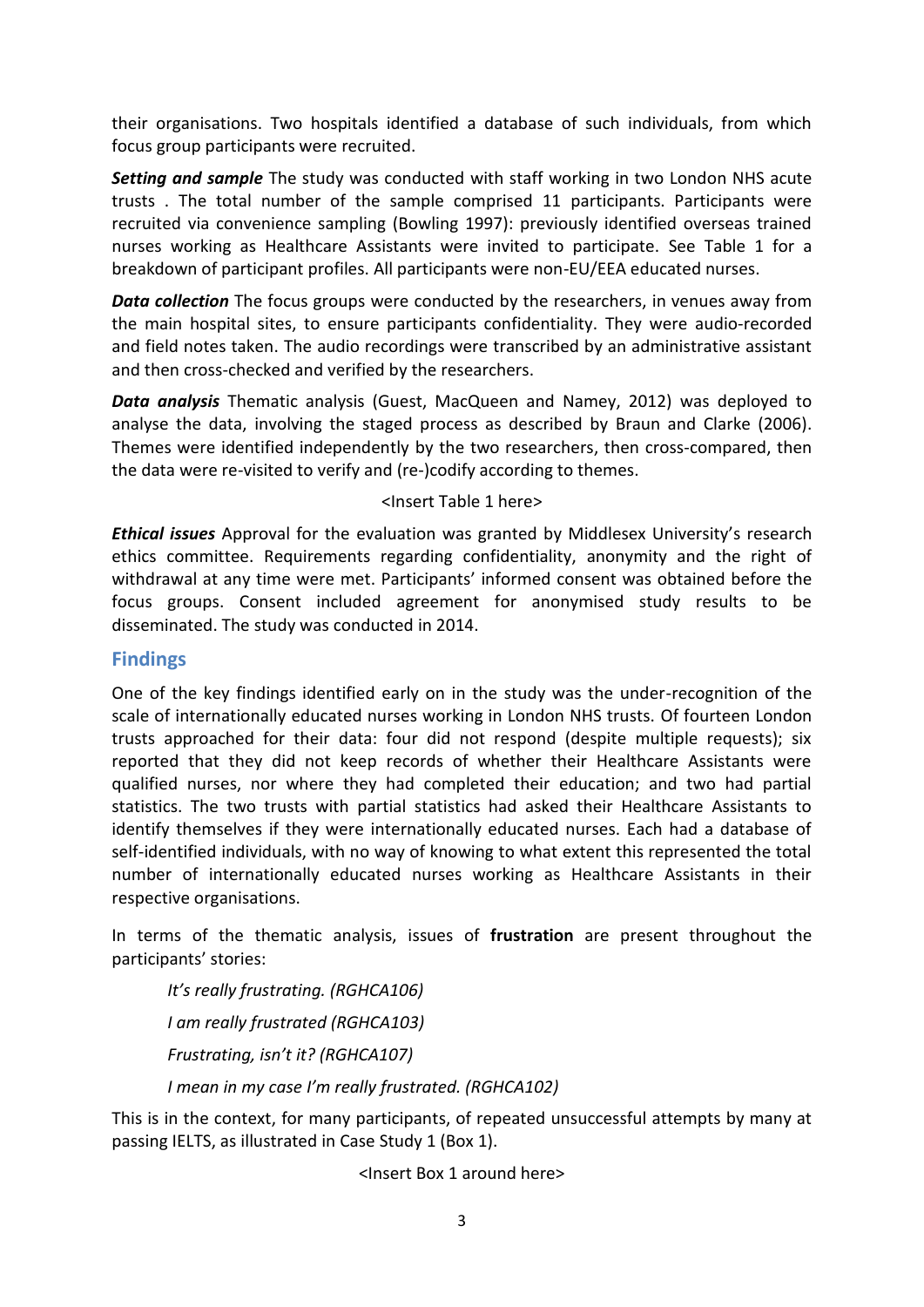This article focuses on two main themes that illuminated participants' experience of working as Healthcare Assistants. The first relates to issues of **injustice and unfairness**: participants perceived the language testing requirements as having double and/or arbitrary standards with little relevance for working effectively as a nurse. The second theme relates to **competency and accountability**: participants differed in their actual English language skills and the level of skill perceived as necessary to work effectively as a nurse; they also differed in terms of the locus of accountability for improving their English language skills. i.e. whose responsibility it is (individuals nurse vs NHS employing organisation).

**A sense of injustice and unfairness** was consistently reported by participants. This related to two main areas: double standards in the UK for EU/EEA and non-EU/EEA qualified nurses; the IELTS testing requirements, which were perceived by some as being arbitrary and unfair.

#### *Double standards*

Participants objected to different English language requirements for EU/EEA and non-EU/EEA educated nurses:

*They (EU nurses) don't need IELTS do they? (RG1HCA6)*

*They don't take IELTS. (RG1HCA1)*

*Really, that's not fair! (RG1HCA7)*

*Not fair! (RG1HCA2)*

*Like EU they don't have to take IELTs but I don't think all of them have good English like we do. (RGHCA201)*

*The EU they don't need to take IELTS. But I have a colleague she is from EU, from Spain and she doesn't speak English… And we are speaking English from birth and we can't apply for registration… They need to balance the rules. (RG1HCA3)* 

#### *IELTS testing requirements*

IELTS, not English language skills per se, were seen by those who were unsuccessful in passing IELTS as a major stumbling block to UK registration:

*I mean I know my capabilities and skills and here I am doing a healthcare job. It's just only really the IELTS that's really stopping me. (RG1HCA5)*

*I was the good student in back home but because of my English and because of my IELTs I'm working as a HCA so of course that is frustrating me. (RGHCA201)*

Many participants thought that IELTS requirements were too high:

*I think not only that it's just the um, the scores that they are requiring. (RG1HCA1)*

*It's too much. (RG1HCA7)*

*Because for EU you see if they get 4 that's fine, but how about a 7, it's so difficult. (RG1HCA8)*

Some participants thought that IELTS scores were problematic, in several ways. This participant, for example, distinguished between spoken and written English language competencies: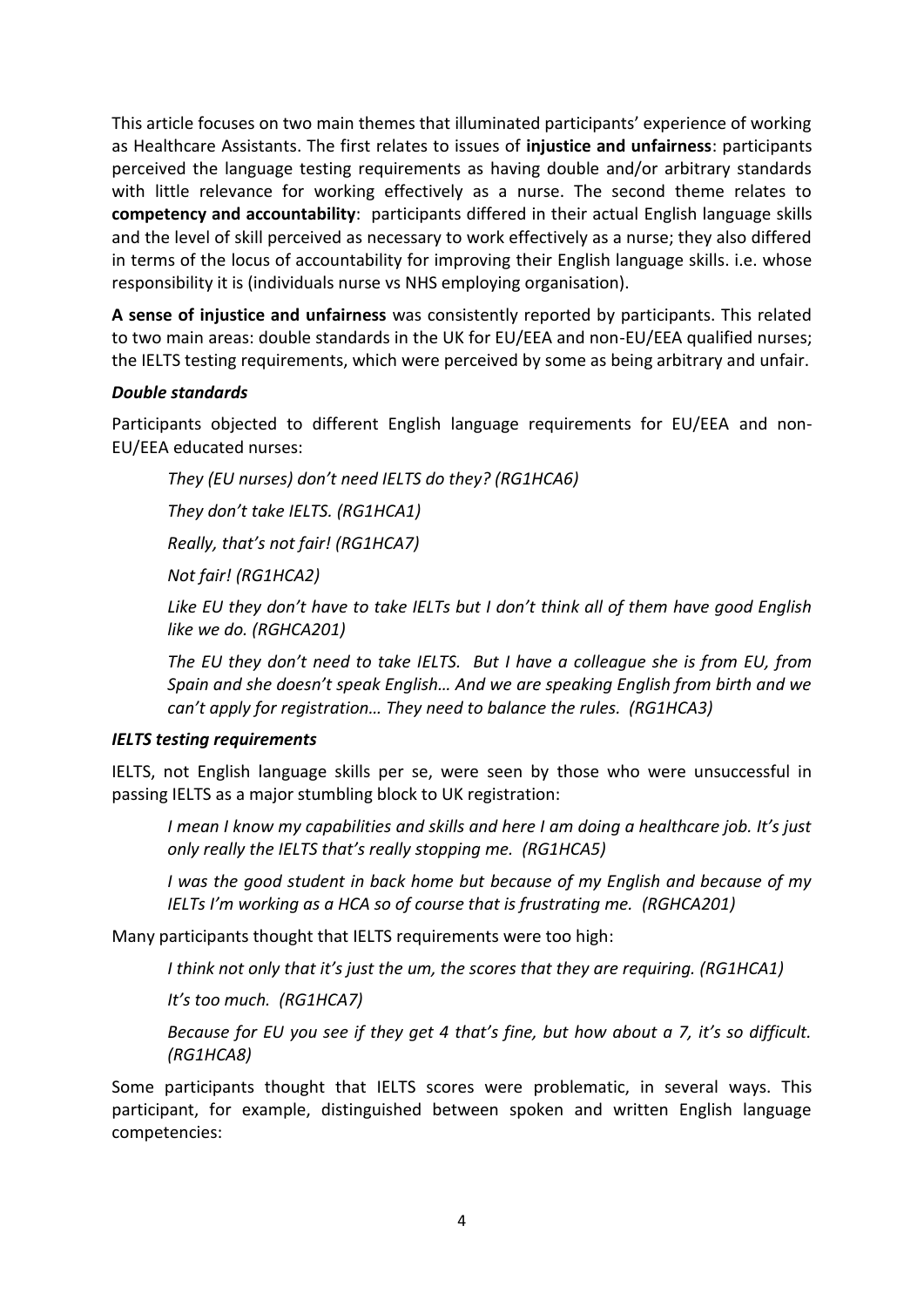*No because you come here and you know that the language is English, so you can practice it as well, so while you are talking to them, you can practice your English more and so I'm expecting that really, really hard compared to Philippines because sometimes you know the interviewee is Filipino. Sometimes it's really hard, they are really strict on the grammar and the word that you didn't say. In here I thought like you know if you're talking, you can express yourself. The thing is I don't know how they score it, that's the problem. Sometimes you are confident enough that you know you answer everything, but when you receive the scores, like you don't know how they score this one, how you manage to. Because you really just talk to them continuously even if you're fluent in English but you don't know how they score here. (RG1HCA4)*

This participant has highlighted how, to a certain extent, some level of spoken English, however imprecise, can be acquired with practice. However the testing of written skills requires a greater degree of precision (e.g. use of grammar and exact words). The testing thus picks up on the difference between spoken English which, perhaps, is good enough to 'get by' and written English, which requires greater accuracy. In addition there is confusion about scoring standards, having to score across different sections, and not being able to carry over a previous score. It seemed nebulous to the participants, and difficult to get a handle on, slippery even, something which was impossible to fully grasp. This was a repeatedly expressed view:

*I sat IELTS in the Philippines. I also got 7 but the problem is you need to do all 7 or the whole part, some for example, I get 8 on listening, but I get 6 on writing, I get 7, even though you've got 9 if you've got a 6 somewhere else, you fail. (RG1HCA3)*

Unsurprisingly, participants who had previously succeeded at IELTS did not perceive them to be a barrier:

*I'm fine with IELTs, maybe I can take it without reviewing because I learned English at the age of 3 or 4 in school. Yeah I'm not bothered about IELTs. (RGHCA202)*

This is also exemplified in Case Study 2 (Box 2).

#### <Insert Box 2 around here>

However, other participants, who were finding IELTS more challenging, questioned their relevance for effective nursing:

*Why they are focusing only on the IELTs, because IELTs is not everything? IELTs is one thing like yeah you should have you know the amount like, the level of knowledge in English, you should have the good communication but that doesn't mean that IELTs is everything. (RGHCA201)*

*… but the only problem with that is if they give you a scenario that you don't have really idea [sic], like I have experienced about nuclear [power] and I don't know, I just can't say something. It's um I have no idea so I lost it. So even though you get high score in the other category, but if you get like lower score, like 7 it has to be in all components and if you get 6 or 6.5, you are lost. (RG1HCA9)*

This participant could not see the relevance of being able to discuss nuclear power to being able to work as an effective nurse. She did not appreciate that she might face nursing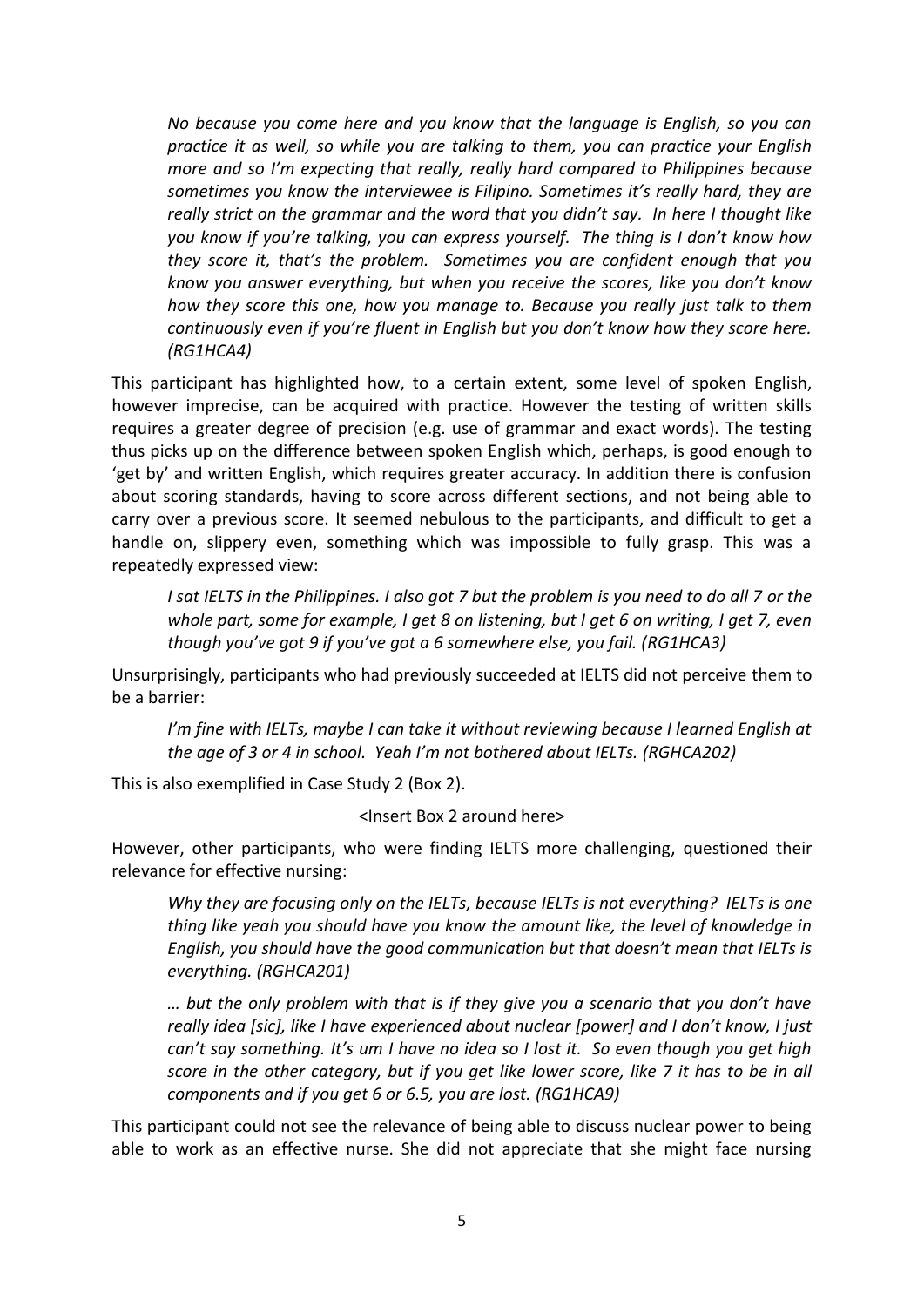situations where she might need to be able to communicate in a broader vocabulary than simply one specific to clinical issues.

**Issues of competency and accountability**: Participants distinguished between English language (testing) and nursing competencies among colleagues, and the locus of accountability for improving their English language skills. Participants perceived themselves as having comparatively better English language and nursing skills than some other Healthcare Assistants and UK registered internationally educated nurses. Many of the participants reported being required to use their nursing expertise in their roles as Healthcare Assistants, with administering medication being the only distinction between many of their roles and that of the UK registered nurses:

*… I'm doing already like cannulation and venepuncture and I'm spinning the bloods and then all of a sudden we are short of nurses and they are actually calling someone to come back from their break to count the medicine and then the medicine will be sent to the patient. You know I'm actually in there but I'm not allowed so you know sometimes it's quite frustrating. (RGHCA202)*

Some participants felt Wards benefited from having staff with their skills working as (comparatively low-cost) Healthcare Assistants, as evident in this group exchange:

*[It's] an advantage for them…(RG1HCA1)*

*Actually it's very advantage [sic] to them…(RG1HCA2) [laughter]*

*….Because basically they can send us to any patient except for medication and also they over-use us sometimes… (RG1HCA1)* 

*…If they know that you know the cannulation they always call you, please can you do this for us… (RG1HCA2)*

*…And they probably also, some nurses don't have the skills or the expertise. (RG1HCA5)*

Several participants perceived themselves as having more nursing skills than some UK registered nurses:

*Yes sometimes like you know if you've got a qualification and something is preventing from you to work, HCA nurse is quite boring and sometimes it's frustrating as well. Yeah obviously and you wonder sometimes you can notice even, sorry to say, but some people they don't have confident [sic] like you, but they are working as a nurse. (RGHCA201)*

*There is one agency nurse that um I mean I was working with him and um, he was asked by a doctor to put a syringe [sic] in. I mean for like 20 minutes he was trying to insert the syringe [sic] but he couldn't. Although it's not, I mean it's not my, I'm not registered here, but he just asked me if I could, because he knew that I was a registered nurse, so it's like 'Can you do it for me?' And 2 minutes later it's in. (RG1HCA4)*

Some said they had even asked to support/supervise trainee nurses:

*Then my manager asked me 'Do you mind to take whether a student or the banking staff do they do it properly and then I have taken and I found that the student nurse she was doing you know incorrectly and I told like you did this here… RGHCA201*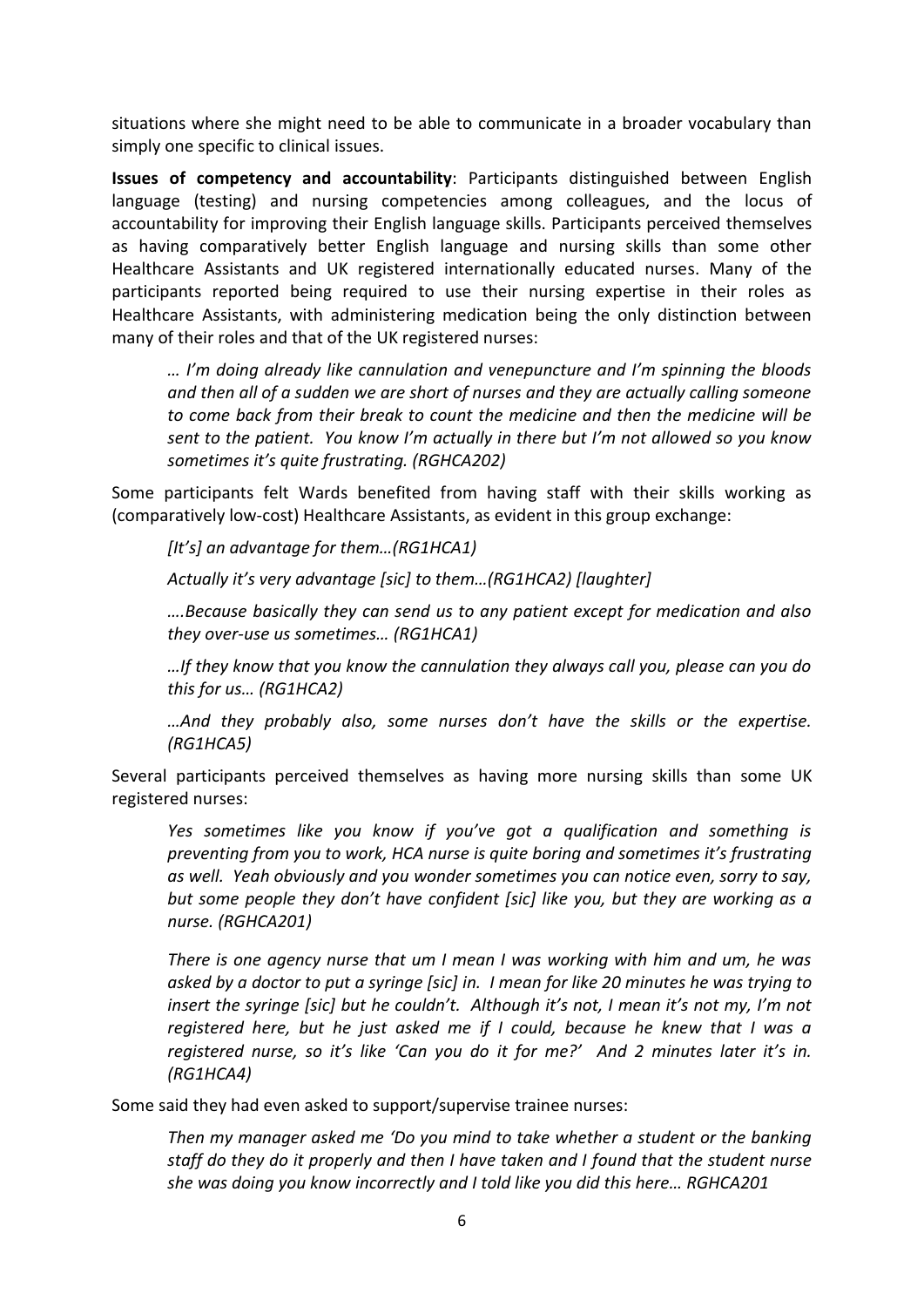Seeing students then to go on and qualify was also deeply troublesome:

*And sometimes when you see the students you know, they are already hired and you are still there as a Healthcare [Assistant], which is so frustrating. (RGHCA105)*

This sense of being used at work for their nurses skills while not being formally recognised or remunerated as qualified nurses informed the sense of injustice shared by participants. It also informed, for many, their understanding of what needs to change. One participant concluded:

*It's a game… it's not because you have not good English, not because you have good English, so I don't know it's because of that. (RGHCA201)*

While some participants expressed a willingness to play the 'game' and win (i.e. pass IELTS) others expressed a sense of hopelessness and despair and doubted that they would ever succeed. A few participants spoke of 'playing the game' by improving their English language skills and/or their IELTS test-passing skills,

*I* worked as a healthcare assistant because that's my path in going forward in *nursing. So it's a good training for me because I work hand in hand with the nurses as well and the senior ones and so yeah that's my, my future plan … so I'm thinking from the very start I will process my papers and that will be the very time when I take my IELTs. RGHCA201*

However, others expressed the view that the system should change, specifically in relation to IELTS:

*Yeah the score, can't they just lessen it? (RG1HCA9)*

*I think just lessen a bit. And they had [have] to see how many years I'm here and if we are really able to communicate with our patients. Those who are here, it's like just lessen the score. … not make it too tough for us, who are already here for 5 years, working in healthcare setting, I think we have given enough experience that we are able, capable to communicate well. (RG1HCA4)*

Like in my point of view, people who are already overseas nurses and who is working *as a nursing assistant here, I think they should have decreased IELTs level because you know they do have qualifications and everything. So I think, but I don't know if the NMC could decrease the IELTs for people … RGHCA201*

So while some participants accepted the need to 'play the game' and pass IELTS, others felt the rules of the 'game' needed to change. Specifically, it was suggested that required IELTS scores should either being lowered across the board, or there should be different scores required for internationally educated nurses who have been working as Healthcare Assistants in UK clinical contexts for some time, and who can prove their communication competencies in situ.

# **Limitations**

The study had some methodological limitations. It involved a small sample size recruited from only two London hospital trusts. It involved a convenience sample, i.e. those internationally educated nurses known to be working as Healthcare Assistants, who put themselves forward to participate in the study. It only included non-EU/EEA nurses (as they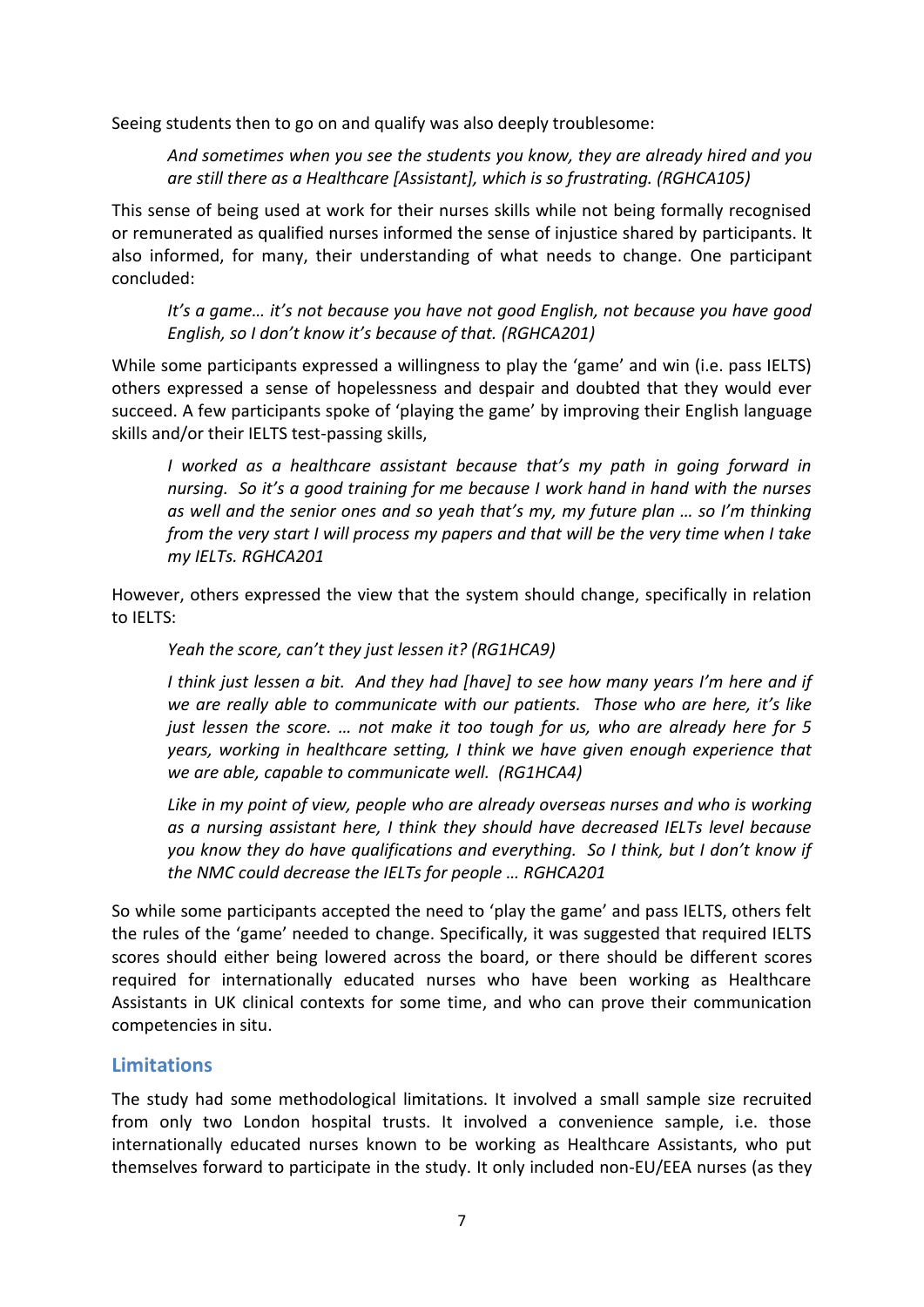were the only ones who volunteered to participate). It would have been advantageous to have been able to evaluate a larger sample, possibly with a wider range of experiences. It is possible that potential participants who were challenged with spoken English self-selected themselves out of the event, raising the possibility of a sample skewed by those individuals with comparatively higher standards of spoken English. A wider sample, again, possibly with the offer of translation support, might have generated a wider range of perspectives.

## **Discussion**

The findings from this study highlight a previously un-addressed area, namely support for non-EU/EEA internationally educated nurses unable to pass IELTS, and so finding themselves working as Healthcare Assistants. Many of the participants, especially those facing challenges regarding their English language skills, expressed the view that IELTS is arbitrary and unfair, and that the standards are too high. This raises a number of issues. Firstly, is IELTS the best measure of English language skills in clinical contexts? Secondly, if it is, what are the implications of Healthcare Assistants (who are internationally educated nurses) being unable to meet the IELTS criteria, but still working in clinical contexts, often taking on a lot of responsibilities more often associated with the role of a qualified nurse? And thirdly, whose responsibility is it to support internationally educated nurses unable to pass IELTS: the nurses and/or their NHS employers (in desperate need of skilled nurses)? We would suggest the latter and would propose that the NHS offers increased support to internationally educated nurses in improving the relevant and necessary language skills to work effectively in nursing contexts.

The findings also raise the issue of unequal treatment of EU/EEA and non-EU/EEA nurses. The UK government is obliged to treat them differently not because it chooses to impose greater testing on non-EU/EEA nurses, but because it is prohibited from applying similar standards to EU/EEA educated nurses due to EU law. However the end result is that there is a two-tier system for EU/EEA and non-EU/EEA nurses, which non-EU/EEA nurses understandably consider to be unfair. As more non-EU/EEA nurses are likely to be from BAME backgrounds (MacGregor 2009) this also needs to be located within the context of the need to avoid perceived discrimination on the grounds of 'race' and/or ethnicity. This apparent arbitrariness, and questions about the mechanics and standards of IELTS training shifted, for participants, the locus of accountability away from themselves and more on the system. Many do not perceive their English language skills to be a problem, but rather the system with which they are required to comply feels to them as if it is. This is exacerbated by accounts of other internationally educated EU/EEA UK registered nurses, some of whom the participants believe have lesser English language capabilities than themselves. This not only raises further issues of inequality, but also concerns for patient safety and patient outcomes should this actually be the case. Although employers 'have the right to require evidence of English language competence to ensure that they employ nurses and midwives who are able to communicate effectively' (NMC 2011: 6) it is unclear to what extent they are currently doing so in the UK, and we would suggest this area needs further investigation.

# **Conclusion**

The different English language testing requirements for nurses educated within and outside of the European Union and European Economic Area pre- UK nurse registration is a source of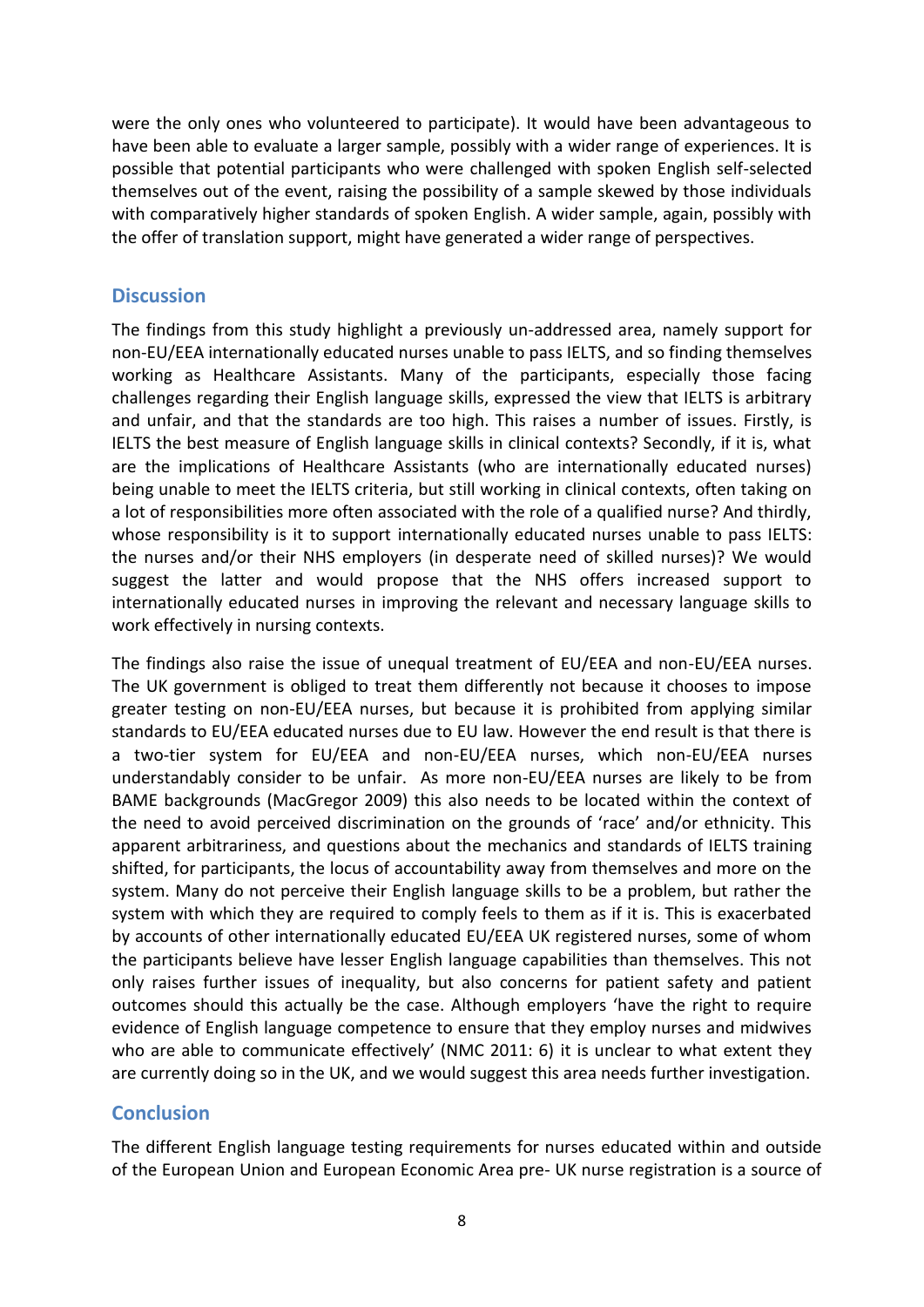frustration for those nurses disadvantaged by this. Some nurses educated outside of the European Union and European Economic Area are working as Healthcare Assistants in the UK because they are unable to pass the English Language test (IELTS). Employers should monitor how many internationally educated nurses are working as Healthcare Assistants and provide English language support to those struggling to pass IELTS.

## **Recommendations**

Employers should monitor how many internationally educated nurses are working as Healthcare Assistants and provide English language support to those struggling to pass IELTS. In this way, in the times of qualified nurse shortages, this valuable resource will not go wasted. Furthermore, it will serve to offer greater parity for those non-EU/EEA educated international nurses, who have to meet more stringent requirements than their EU/EEA educated counterparts.

## **Implications for Practice**

- **Internationally educated nurses need support by ward teams and managers to build confidence in both written and verbal use of English**
- **NHS employers need to provide support for internationally educated nurses practising as HCAs who require a pass at IELTs in order to register with the NMC**
- **Data is required on how many internationally educated nurses are working as HCAs so support can be offered.**

# ${\bf Acknowledgements}$

The authors would like to thank the study participants for their generosity in sharing their time and experiences. Thanks also to the NHS trusts and staff who supported the study. and outside of the European Union and European Economic Area pre- UK nurse registrations would like to thank the study participants for their generosity in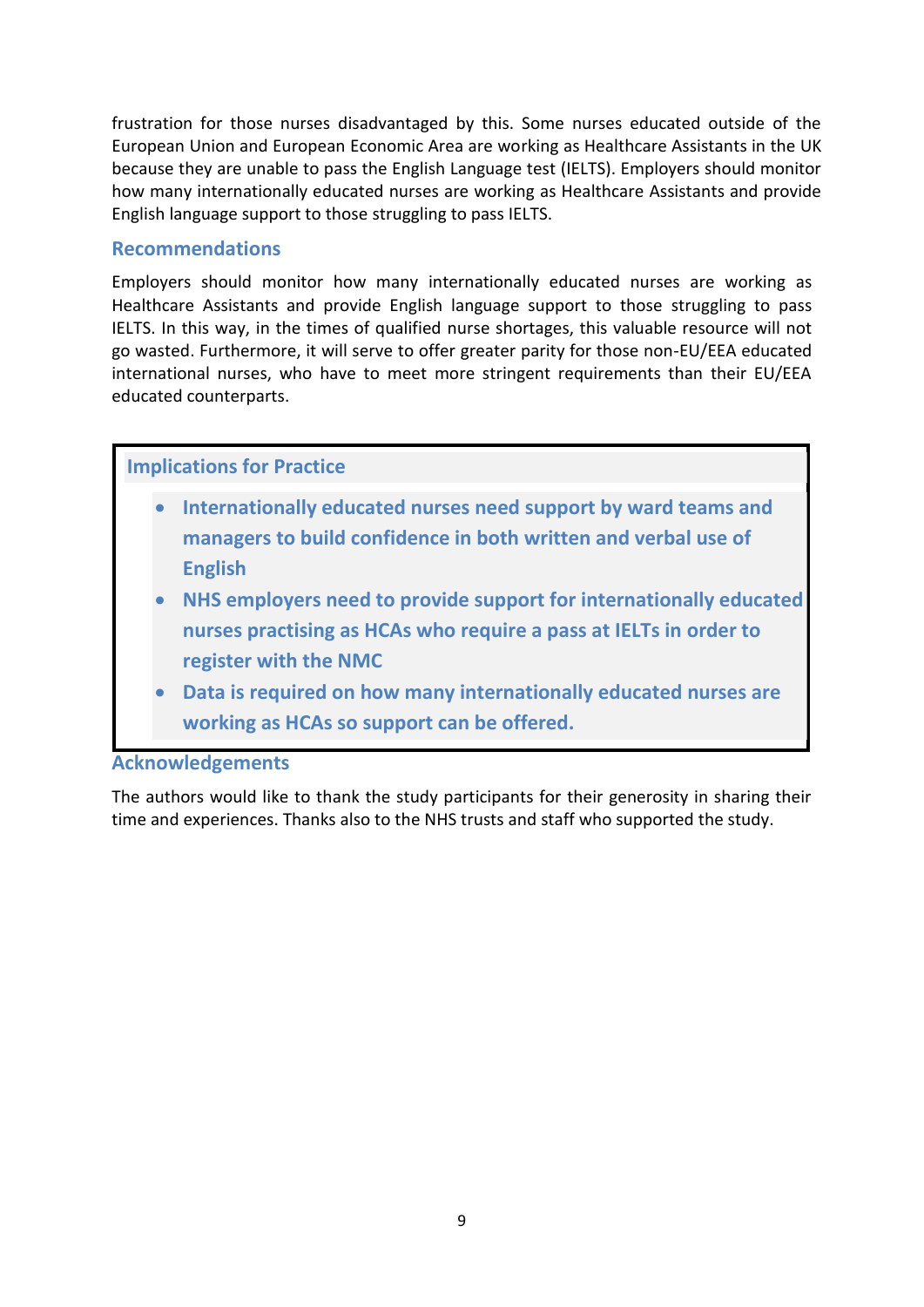# **References**

- Alexis, O., Vydelingum, V., & Robbins, I. (2007). Engaging with a new reality: experiences of overseas minority ethnic nurses in the NHS. *Journal of Clinical Nursing*, 16(12), 2221- 2228.
- Allan, H. and Westwood, S. (2015). English language skills requirements for internationally educated nurses working in the care industry: Barriers to UK registration or institutionalised discrimination? *International Journal of Nursing Studies*
- Allan, H. et al. (2004). "The social reproduction of institutional racism: internationally educated nurses' experiences of the British health services." *Diversity in Health and Social Care* 1(2), 117-126.
- Allan, H. T., Cowie, H., & Smith, P. A. M. (2009). Overseas nurses' experiences of discrimination: a case of racist bullying?. *Journal of Nursing Management*, *17*(7), 898-906.
- Allan, H., & Larsen, J. A. (2003). *" We need respect": Experiences of internationally educated nurses in the UK*. London: RCN.
- Batnitzky, A., & McDowell, L. (2011). Migration, nursing, institutional discrimination and emotional/affective labour: ethnicity and labour stratification in the UK National Health Service. *Social & Cultural Geography*, 12(2), 181-201.
- Bowling A (1997) *Research Methods in Health: Investigating Health and Health Services.*  Open University Press, Buckingham.
- Braun, Virginia and Clarke, Victoria (2006). 'Using Thematic Analysis in Psychology.' *Qualitative Research in Psychology*, 3 (2), 77-101.
- Buchan, J. & Seccombe, I. (2006). Worlds apart? The UK and international nurses. *Paper commissioned by the Royal College of Nursing, Publication code*, *3*, 049.
- Buchan, J. (2007). International recruitment of nurses: Policy and practice in the United Kingdom. *Health Services Research*, *42*(32), 1321-1335.
- Crawford, T., & Candlin, S. (2012). Investigating the language needs of culturally and linguistically diverse nursing students to assist their completion of the bachelor of nursing programme to become safe and effective practitioners. *Nurse education today*, 33(8), 796-801.
- Ehrenreich B & Hochschild A (2004) *Global Woman: Nannies, Maids and Sex Workers in the New Economy*. Macmillan.
- Glasper, A. (2014) New registration process for overseas nurses. *British Journal of Nursing*  23(15), 862-863.
- Guest, Greg S., MacQueen, Kathleen and Namey, Emily (2012). *Applied thematic analysis.* London: Sage.
- Kawi, J. (2009). Facilitators and barriers to adjustment of international nurses: An integrative review. *International Nursing Review*, 55, 174-183.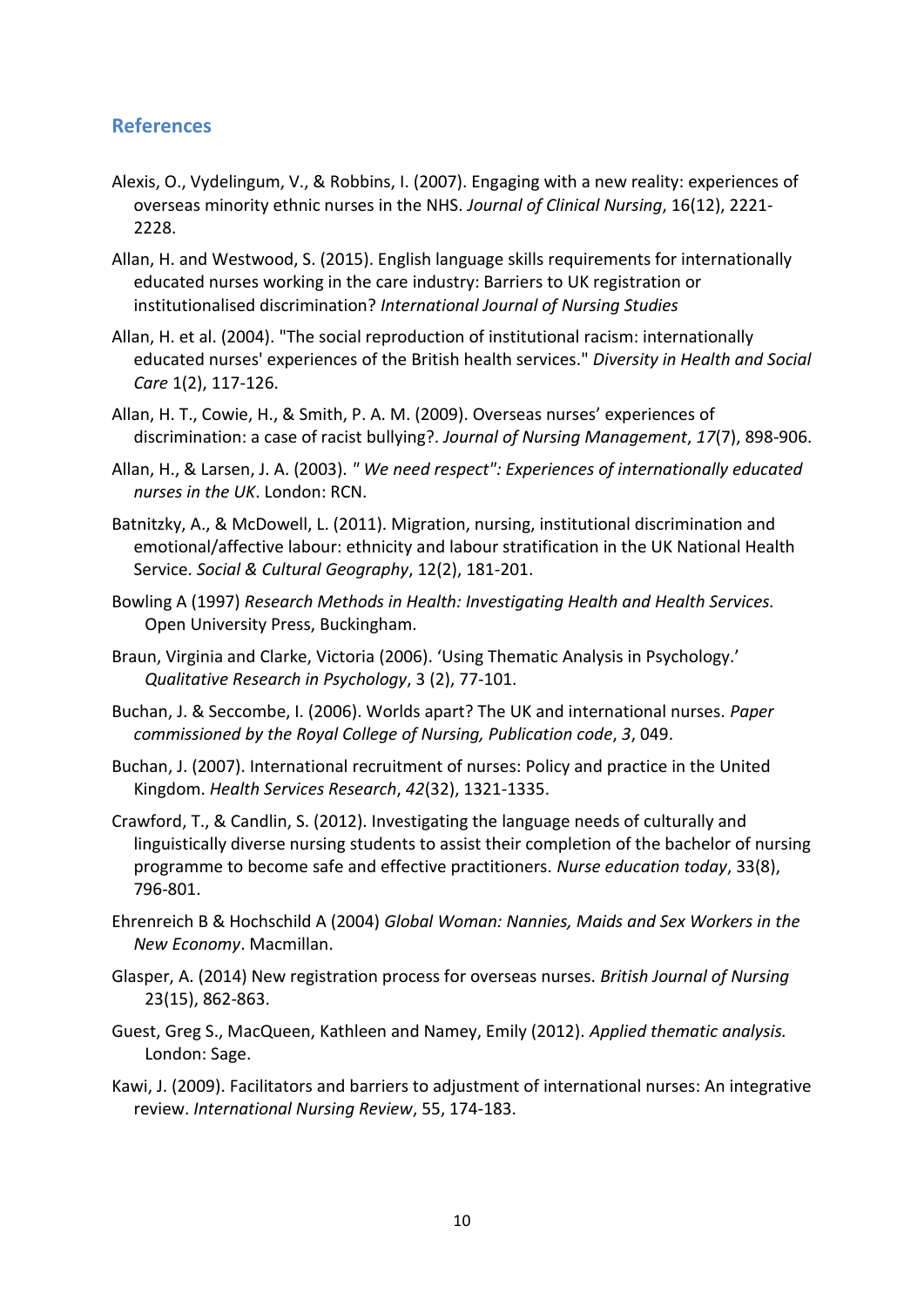- Likupe, Gloria, et al. (2014). Managers' perspectives on promotion and professional development for black African nurses in the UK. *Diversity and Equality in Health and Care* 11(2), 113-123.
- MacGregor J (2007) Joining the BBC (British Bottom Cleaning): Zimbabwean migrants and the British care industry. *Journal of Ethnic & Migration Studies*. 33(5), 801-824
- NHS Employers (2014) *NHS Qualified Nurse Supply and Demand Survey – findings. Report produced for the Health Education England Nursing Supply Steering Group.* Leeds: NHS Employers.
- Nursing and Midwifery Council (NMC) (2011) *NMC Registering as a nurse or midwife in the UK. For applicants trained within the EU or EEA.* London: NMC.
- Nursing and Midwifery Council (NMC) (2014a) *NMC Registering as a nurse or midwife in the UK. For applicants trained outside the European Union or European Economic Area.*  London: NMC.
- Nursing and Midwifery Council (NMC) (2014b) *International English Language Testing (IELTS)*. Available at: [http://www.nmc-uk.org/Registration/Joining-the-register/Trained](http://www.nmc-uk.org/Registration/Joining-the-register/Trained-outside-the-EU--EEA/International-English-Language-Testing-IELTS/)[outside-the-EU--EEA/International-English-Language-Testing-IELTS/](http://www.nmc-uk.org/Registration/Joining-the-register/Trained-outside-the-EU--EEA/International-English-Language-Testing-IELTS/) (accessed 08/11/14) (Web).
- Nursing Standard. (2005). 'Tougher Language Tests Could Lead to Fewer Nurses.' *Nursing Standard* 19 (26), 4.
- O'Brien, T., & Ackroyd, S. (2012). Understanding the recruitment and retention of overseas nurses: realist case study research in National Health Service Hospitals in the UK. *Nursing Inquiry*, 19(1), 39-50.
- Royal College of Nursing (RCN) (2014a) *Registration of internationally educated nurses in the UK: International comparisons and key issues for incoming nurses to ensure safe and effective practice. RCN Policy and International Department Policy briefing 01/14*. London: RCN.
- Royal College of Nursing (RCN) (2014b) *Become a health care assistant.* Available at: http://www.rcn.org.uk/nursing/work\_in\_health\_care/become\_a\_health\_care\_assistant (accessed 08/11/14) (Web).
- Salami, B., & Nelson, S. (2014). The downward occupational mobility of internationally educated nurses to domestic workers. *Nursing inquiry*, *21*(2), 153-161
- Smith P A, Allan H, Henry L, Larsen J, McIntosh M M (2008) Valuing and recognising the talents of a diverse healthcare workforce: https://www.rcn.org.uk/\_\_data/assets/pdf\_file/0008/78713/003078.pdf
- Stephenson, J. (2014) Overseas nurses admit they don't always have the 'right' language skills. Nursing Times, 28 May 2014. [http://www.nursingtimes.net/nursing](http://www.nursingtimes.net/nursing-practice/specialisms/educators/overseas-nurses-admit-they-dont-always-have-the-right-language-skills/5071181.article)[practice/specialisms/educators/overseas-nurses-admit-they-dont-always-have-the](http://www.nursingtimes.net/nursing-practice/specialisms/educators/overseas-nurses-admit-they-dont-always-have-the-right-language-skills/5071181.article)[right-language-skills/5071181.article](http://www.nursingtimes.net/nursing-practice/specialisms/educators/overseas-nurses-admit-they-dont-always-have-the-right-language-skills/5071181.article)
- Xiao L D, Willis E, Jeffers L (2014) Factors affecting integration of immigrant nurses into the workforce: a double hermeneutic study. *International Journal of Nursing Studies* 51(4), 640-653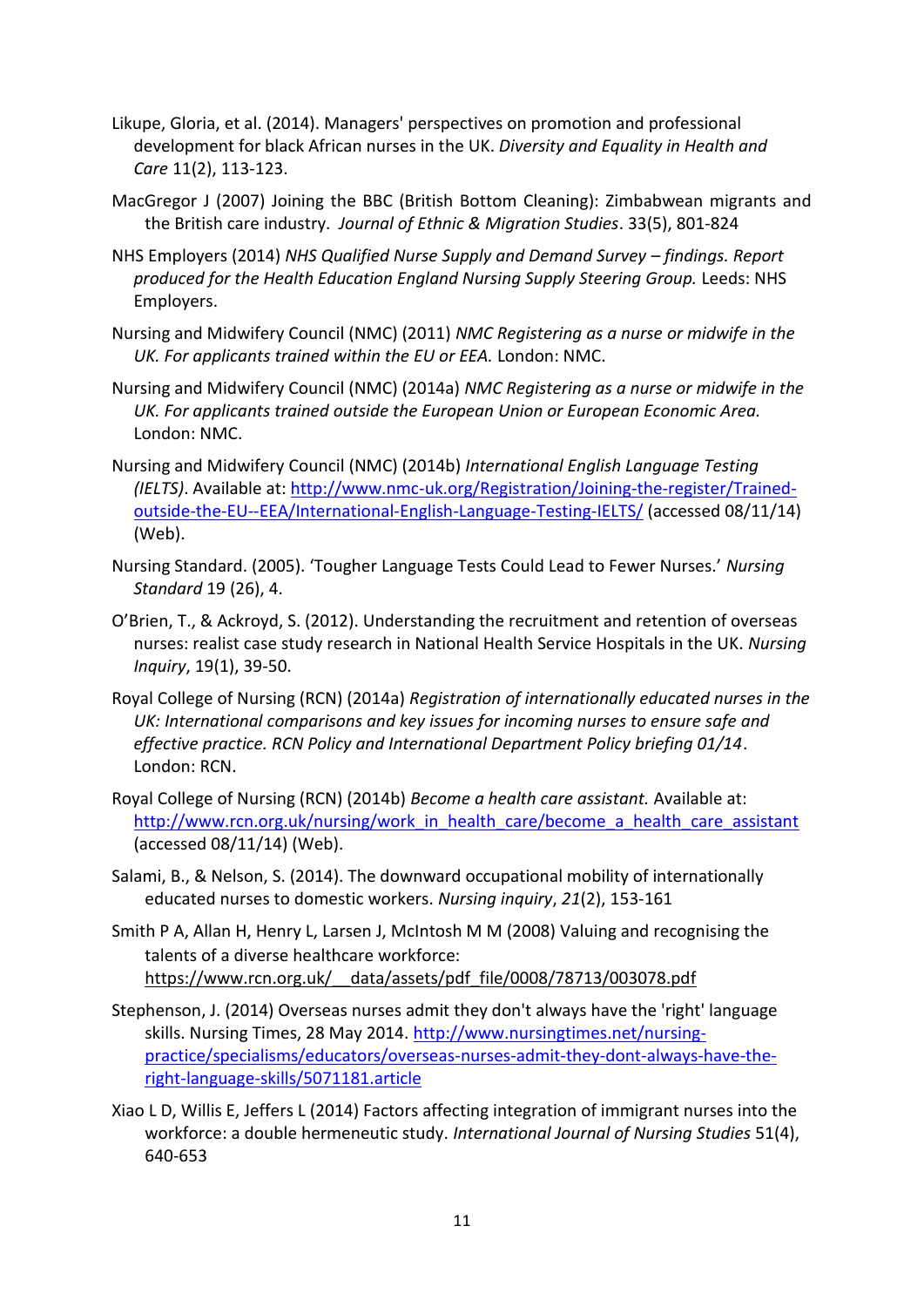| Table 1          | <b>Focus Group Participant Profile</b> |        |             |                        |       |
|------------------|----------------------------------------|--------|-------------|------------------------|-------|
| Participant      | Age                                    | Gender | Country of  | <b>Current Role</b>    | Years |
|                  | Group                                  |        | Origin      |                        | in UK |
| Participant (1)  | 30-39                                  | F      | Philippines | Nurse assistant band 3 | 10.5  |
| Participant (2)  | 30-39                                  | M      | Philippines | Nurse assistant Band 3 | 9     |
| Participant (3)  | 40-49                                  | F      | Philippines | Nurse assistant Band 3 | 1.5   |
| Participant (4)  | $30 -$                                 | M      | Philippines | Nurse assistant Band 3 | 10    |
|                  | 39                                     |        |             |                        |       |
| Participant (5)  | $40 - 49$                              | F      | Philippines | Nurse assistant Band 3 | 5     |
| Participant (6)  | 30-39                                  | F      | Philippines | Nurse assistant Band 3 | 4     |
| Participant (7)  | 30-39                                  | F      | Philippines | Nurse assistant Band 3 | 6     |
| Participant (8)  | 30-39                                  | F      | Philippines | Nurse assistant Band 3 | 7     |
| Participant (9)  | 30-39                                  | F      | Nepal       | Nurse assistant Band 3 | 6     |
| Participant (10) | 30-39                                  | F      | Nepal       | Nurse Assistant Band 3 | 4     |
| Participant (11) | $30 - 39$                              | F      | Philippines | Nurse Assistant Band 3 | 4     |

**Table 1 Profiles of focus group participants**